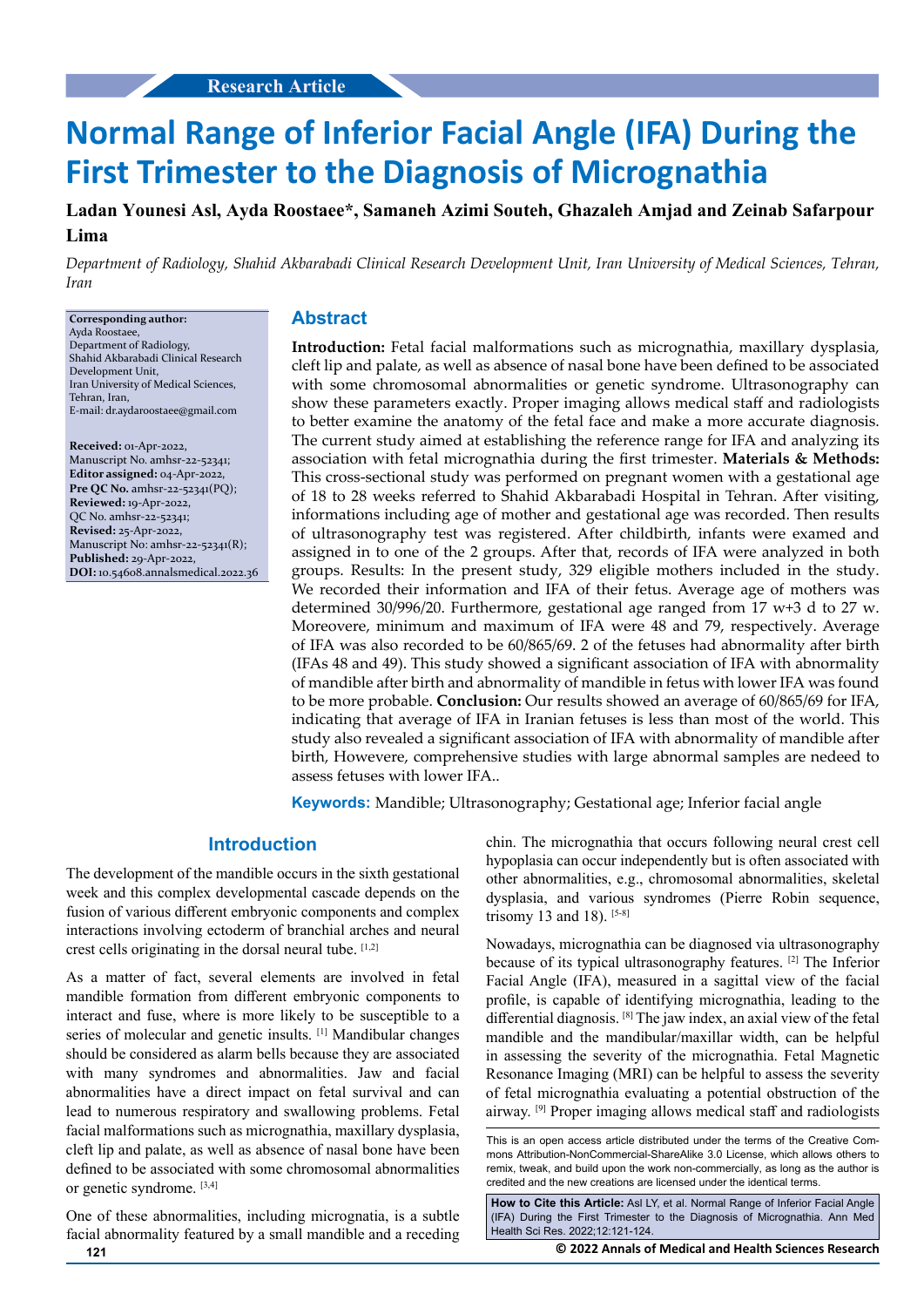to better examine the anatomy of the fetal face and make a more accurate diagnosis. [10] Nonetheless, prenatal diagnosis of fetal facial abnormalities in the first trimester is still a challenge, and a number of reliable and repeatable objective parameters are not accessible. In this study, fetal facial marker including IFA were measured in fetal facial mid-sagittal section [Figure 1].

The current study aimed at establishing the reference range for IFA and analyzing its association with fetal micrognathia during the first trimester. As a matter of fact, the present study was conducted to find the normal range of IFA in Iranian embryos and to provide a suitable diagnostic test.

# **Materials and Methods**

## **Sampling**

This cross-sectional study was performed on pregnant women with a gestational age of 18 weeks to 28 weeks referred to Shahid Akbarabadi Hospital in Tehran. According to the studies performed, the sample size of 300 was determined using the following formula:

$$
\phi = \sqrt{\frac{n\delta^2}{2\,k\delta^2}}
$$

The required sample is also collected by convenience sampling method. The checklists are then completed and the tests performed.

## **Data collection**

After obtaining permission from the research assistant and relevant authorities, the information of patients referred to the relevant ward in Shahid Akbarabadi Hospital was extracted and the IFA was measured in normal fetuses.

Inclusion criteria included mothers with a gestational age of 18 weeks to 28 weeks and normal screening ultrasound. Exclusion criteria include: embryos with abnormalities

After birth, the infants examined and placed in two groups of abnormal and healthy. After birth, infants are examined for micrognathia and swallowing to compare the normal range of the IFA for both healthy and abnormal groups. The necessary

information such as age and gestational age were recorded. Then the sonographic test was performed and the results were recorded in a checklist.

IFA was measured during the first trimester when the fetus was examined for nuchal translucency and nasal bone. The midsagittal surface was precisely defined by the baby tip in the front, the translucent diencephalon in the middle, the nuchal membrane in the back, and the roof of the mouth.

IFA is measured by defining a right-angled line from the vector drawn at the synostosis of the nasal bones to the vertical part of the forehead, at the synostosis level of the nasal bones, and the vector joining the tip of the mentum the anterior margin of the more protruding part of the lip.

Then the normal range of IFA and its condition in the patient group was examined. Naturally, an appropriate test would be one that identifies more patients and is positive in a smaller number of healthy people.

#### **Data analysis**

The information received in the answer sheet and test results were entered into SPSS software version 21. Then, the relationship between the desired factors is statistically examined by Chisquare test. All tests are performed by considering a significance level alpha=0.05.

#### **Ethical considerations**

Patients 'personal information was kept throughout the research and the individuals' information was entered into the software with a checklist code.

### **Results**

In this study, we examined 328 people who were eligible to participate in the study. Preliminary data were recorded and fetal IFA was measured. The mean age of mothers was found to be  $30.99 \pm 6.20$ . The gestational age of the subjects was from 17 w+3 d to 27 w. Tables 1 and 2 show the demographic information of the subjects.

The IFA measured in the subjects was a minimum of 48° and



**Figure 1:** Linear regression between the two variables gestational age and IFA in the subjects.

Annals of Medical and Health Sciences Research | Volume 12 | Issue 4| May-June 2022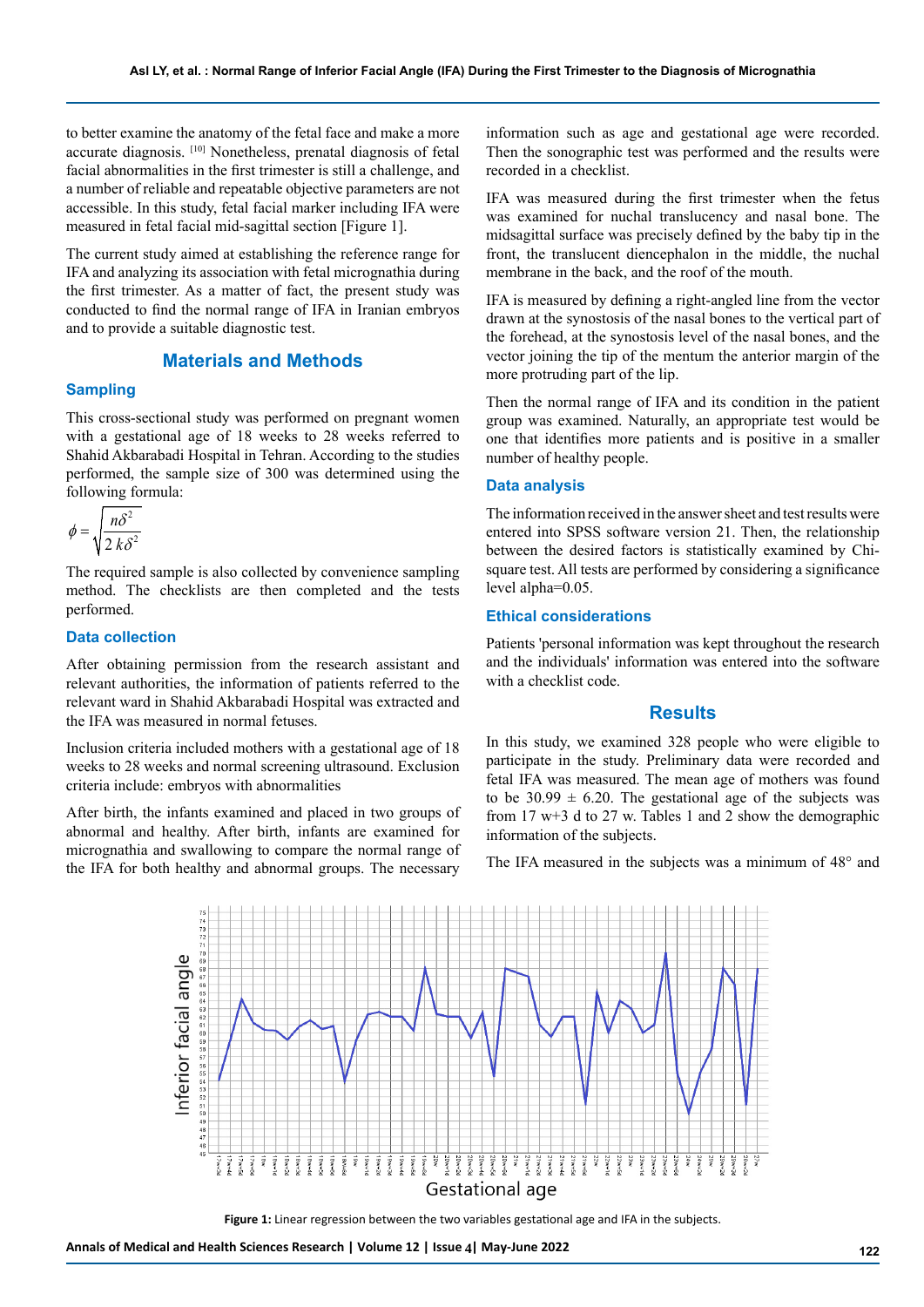| Table 1: Age of mothers participating in the study.             |                |     |                 |  |  |  |
|-----------------------------------------------------------------|----------------|-----|-----------------|--|--|--|
| Variable                                                        | Min            | Max | Mean            |  |  |  |
| Age of mothers                                                  | 16             | 46  | $30.99 \pm 6.2$ |  |  |  |
|                                                                 |                |     |                 |  |  |  |
| Table 2: Gestational age of mothers participating in the study. |                |     |                 |  |  |  |
| <b>Gestational age</b>                                          | <b>Number</b>  |     | <b>Percent</b>  |  |  |  |
| $17w + 3d$                                                      | 1              |     | 0.3             |  |  |  |
| 17w+4d                                                          | 2              |     | 0.6             |  |  |  |
| 17w+5d                                                          | 5              |     | 1.5             |  |  |  |
| 17w+6d                                                          | 4              |     | 1.2             |  |  |  |
| 18w                                                             | 26             |     | 70.9            |  |  |  |
| $18w+1d$                                                        | 16             |     | 40.9            |  |  |  |
| 18w+2d                                                          | 26             |     | 70.9            |  |  |  |
| $18w + 3d$                                                      | 31             |     | 9.4             |  |  |  |
| 18w+4d                                                          | 22             |     | 6.7             |  |  |  |
| 18w+5d                                                          | 28             |     | 8.5             |  |  |  |
| 18w+6d                                                          | 23             |     | $\overline{7}$  |  |  |  |
| 19w                                                             | 32             |     | 9.7             |  |  |  |
| 19w+1d                                                          | 15             |     | 40.6            |  |  |  |
| 19w+2d                                                          | 10             |     | 3               |  |  |  |
| $19w + 3d$                                                      | 10             |     | 3               |  |  |  |
| 19w+4d                                                          | 10             |     | 3               |  |  |  |
| $19w + 5d$                                                      | 4              |     | 1.2             |  |  |  |
| $19w + 6d$                                                      | 1              |     | 0.3             |  |  |  |
| 20w                                                             | 6              |     | 1.8             |  |  |  |
| 20w+1d                                                          | 1              |     | 0.3             |  |  |  |
| 20w+2d                                                          | 10             |     | 3               |  |  |  |
| 20w+3d                                                          | 3              |     | 0.9             |  |  |  |
| 20w+4d                                                          | 6              |     | 1.8             |  |  |  |
| 20w+5d                                                          | 2              |     | 0.6             |  |  |  |
| 20w+6d                                                          | 2              |     | 0.6             |  |  |  |
| 21w                                                             | 1              |     | 0.3             |  |  |  |
| $21w+1d$                                                        | 1              |     | 0.3             |  |  |  |
| $21w+2d$                                                        | 1              |     | 0.3             |  |  |  |
| $21w+3d$                                                        | 2              |     | 0.6             |  |  |  |
| 21w+4d                                                          | $\overline{2}$ |     | 0.6             |  |  |  |
| 21w+5d                                                          | 4              |     | 1.2             |  |  |  |
| $21w+6d$                                                        | 1              |     | 0.3             |  |  |  |
| 22w                                                             | 1              |     | 0.3             |  |  |  |
| 22w+1d                                                          | 1              |     | 0.3             |  |  |  |
| 22w+5d                                                          | 3              |     | 0.9             |  |  |  |
| 23w                                                             | 3              |     | 0.9             |  |  |  |
| 23w+1d                                                          | 1              |     | 0.3             |  |  |  |
| $23w+2d$                                                        | 1              |     | 0.3             |  |  |  |
| 23w+5d                                                          | $\mathbf{1}$   |     | 0.3             |  |  |  |
| 23w+6d                                                          | $\mathbf{1}$   |     | 0.3             |  |  |  |
| 24w                                                             | $\mathbf{1}$   |     | 0.3             |  |  |  |
| 24w+2d                                                          | $\mathbf{1}$   |     | 0.3             |  |  |  |
| 25w                                                             | 1              |     | 0.3             |  |  |  |
| 25w+2d                                                          | 2              |     | 0.6             |  |  |  |
| 25w+3d                                                          | 1              |     | 0.3             |  |  |  |
| 26w+2d                                                          | 1              |     | 0.3             |  |  |  |
| 27w                                                             | 1              |     | 0.3             |  |  |  |

a maximum of 79°. The average IFA was determined 60.86°  $\pm$ 5.69°.

Of the 329 fetuses entering in this study, 326 fetuses did not have a specific jaw abnormality after birth, but 2 fetuses unfortunately had a jaw abnormality (IFA 48° and 49°). Table 4 shows the postnatal examination status of the fetuses.

| Table 3: IFA information measured in the subjects.                       |     |         |                    |                             |  |  |  |
|--------------------------------------------------------------------------|-----|---------|--------------------|-----------------------------|--|--|--|
| Variable                                                                 | Min | Max     | Mean               |                             |  |  |  |
| IFA                                                                      | 48  | 79      | $6960.86 \pm 5.69$ |                             |  |  |  |
|                                                                          |     |         |                    |                             |  |  |  |
| Table 4: Postnatal examination status of fetuses participating           |     |         |                    |                             |  |  |  |
| in the study                                                             |     |         |                    |                             |  |  |  |
| <b>Examination status</b>                                                |     |         | <b>Number</b>      | <b>Percent</b>              |  |  |  |
| No anomalies                                                             |     |         | 327                | 99.4                        |  |  |  |
| With anomalies                                                           |     |         | 2                  | 0.6                         |  |  |  |
|                                                                          |     |         |                    |                             |  |  |  |
| Table 5: Relationship between postnatal examination status               |     |         |                    |                             |  |  |  |
| and IFA measured in the study participant                                |     |         |                    |                             |  |  |  |
|                                                                          |     | P value |                    | The correlation coefficient |  |  |  |
| Relationship between<br>postnatal examination status<br>and measured IFA |     | 0.002   |                    | $-0.17$                     |  |  |  |

The relationship between fetal IFA component and postnatal examination status was statistically significant and the rate of postnatal jaw abnormality was significantly higher in fetuses with lower IFA. The relationship between postnatal examination status and IFA measured was shown in Table 5.

## **Discussion**

Our findings showed that the mean IFA was  $60.86^{\circ} \pm 5.69^{\circ}$ . We applied the IFA to establish the correct diagnosis of abnormal mandible and/or determine the reference normal range for IFA. The mean IFA in normal fetuses has been reported to be 76.5°  $\pm$  6.3°. In the aneuploid fetuses, IFA has been found to be lower than the normal range in one third of the cases with trisomy 18. Aforementioned study indicated that IFA was successfully determined in 2D ultrasound in the first trimester of pregnancy with a high inter observer agreement, revealing a relationship of retrognathia with many syndromes and aneuploidies at early stages of pregnancy. [11]

Another study by Rotten et al. reported that the mean IFA of normal fetuses was  $65.5^{\circ} \pm 8.13^{\circ}$  at  $18{\sim}28$  weeks' gestation, and this was also revealed to be constant over the time span of pregnancy. Another study indicated that the IFA was 65.5° (8.13) in normal fetues and was constant over during study, while an IFA below 49.2° has been considered retrognathism. All the fetuses with syndromes related to mandible pathology exhibited IFA values below the cut-off value (49.2° or the rounded-up value of 50°). IFA could be capable of helping sonographic recognition of fetal retrognathic and micrognathic mandibles.

A prospective study evaluated 512 singleton pregnancies during the first trimester ultrasound exam to evaluate the correlation of IFA values at first and second trimesters. In mentioned study, the first trimester IFA has been calculated to be 880. A decreased level of IFA with CRL and BPD was reported, while no association was found between the IFA in the first and second trimesters. [12,13] In the present study, mean IFA of normal fetuses was found 60.86° during the first trimester. This value was found to be relatively close to Rotten et al.  $(65.5^{\circ} \pm)$ , but smaller than Tekesin et al. (76.5°  $\pm$  6.30°) and Ji et al. (80.2°  $\pm$  7.25°). Such result may be explained by the slower mandibular forward growth rate over the time span of the first trimester compared with that of the forehead.